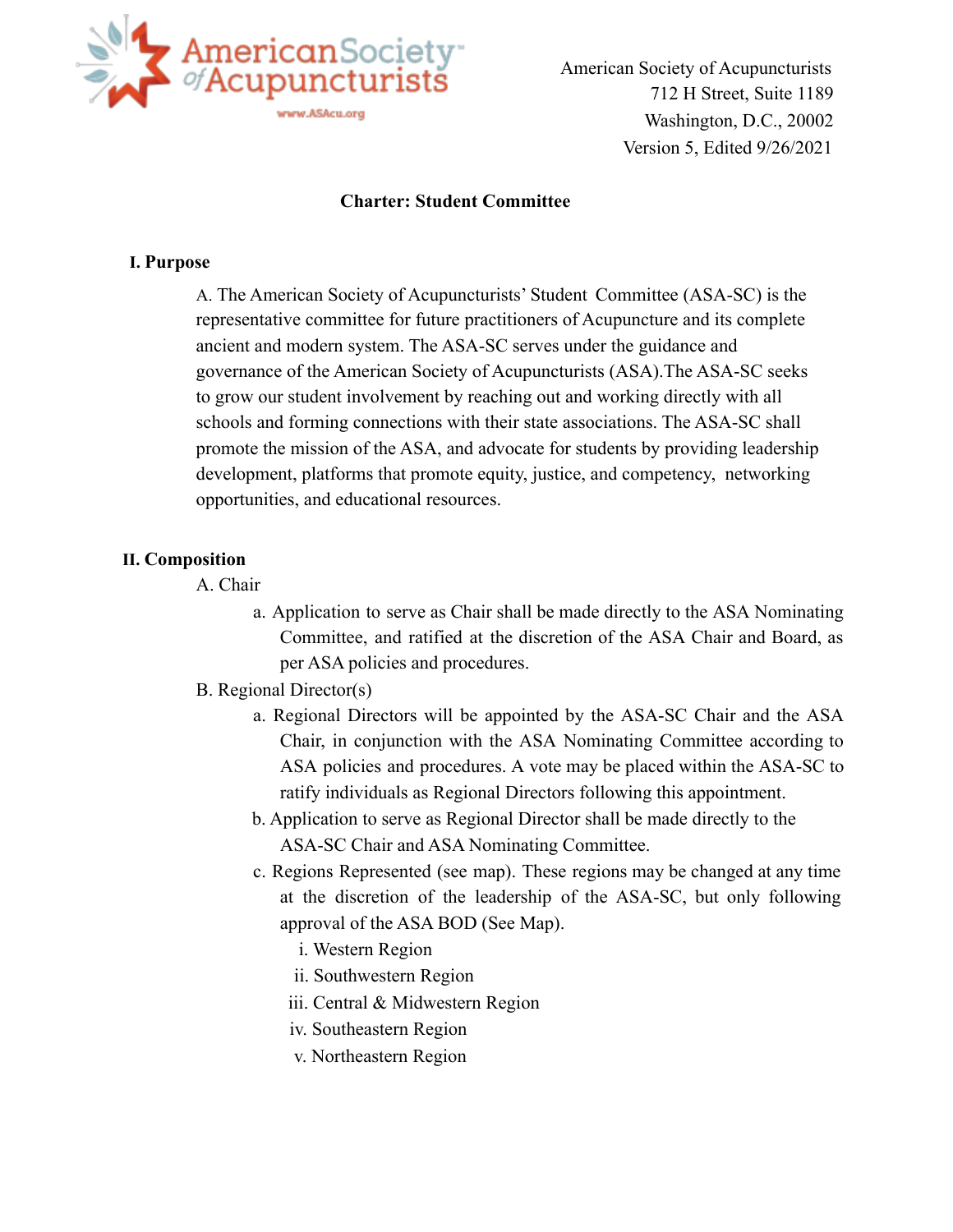

American Society of Acupuncturists 712 H Street, Suite 1189 Washington, D.C., 20002 Version 5, Edited 9/26/2021



- C. Other Positions
	- a. ASA-SC Equity, Diversity, and Justice Coordinator
- D. Term of service for any representative is at the discretion of the board of directors. Appointed representatives may serve an indefinite amount of years with qualifying restrictions (ie representatives may not serve more than 6 months post graduation):
	- a. Maintaining enrollment within an ASA financially supporting state association and an accredited program of acupuncture or Traditional Chinese Medicine/East Asian Medicine (TCM/EAM) as recognized by the Accreditation Commission for Acupuncture and Herbal Medicine (ACAHM) or
	- b. Being within one year of graduation from an ASA financially supporting,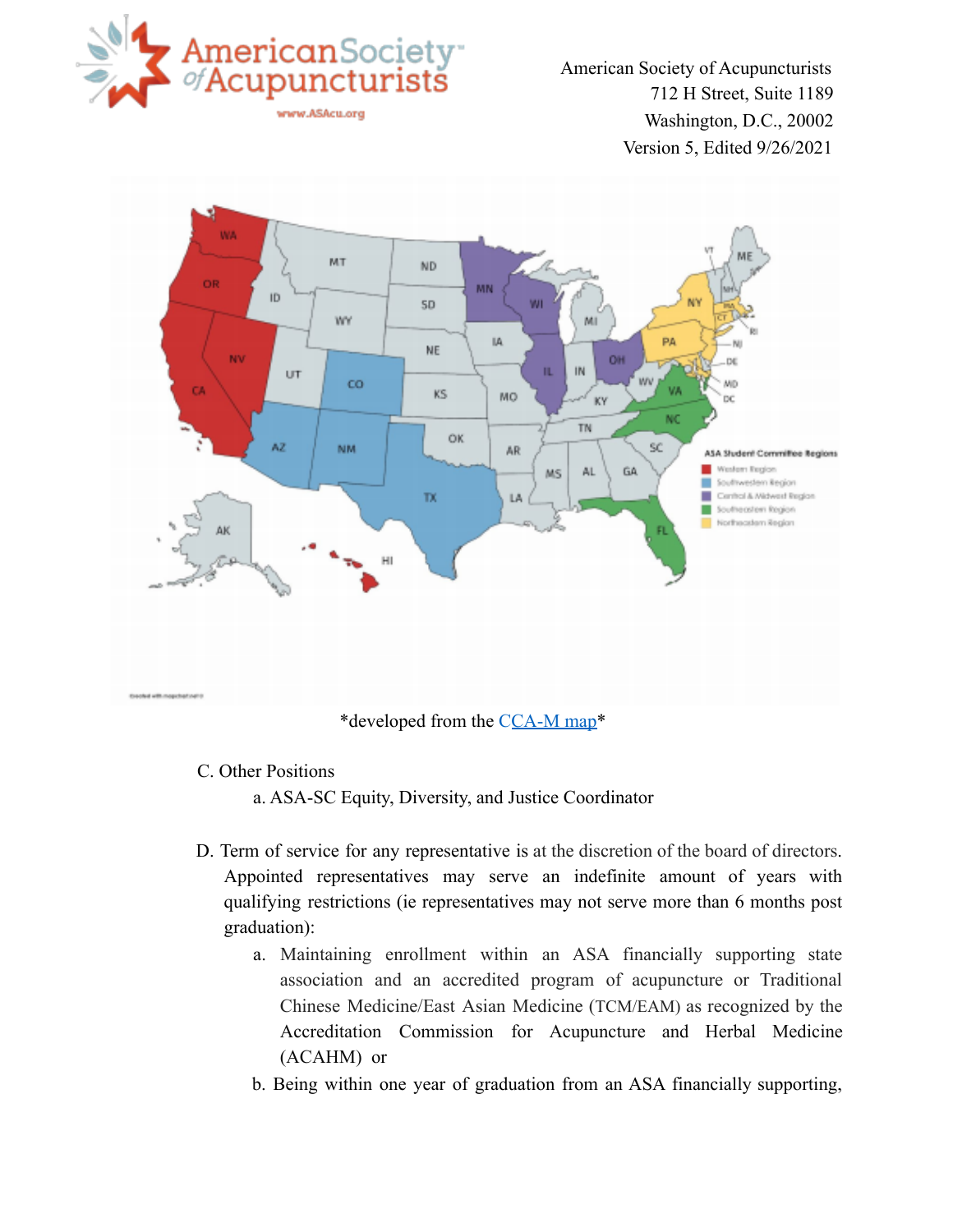accredited program of acupuncture or TCM/EAM as recognized by the Accreditation Commission of Acupuncture and Herbal Medicine (ACAHM).



American Society of Acupuncturists 712 H Street, Suite 1189 Washington, D.C., 20002 Version 5, Edited 9/26/2021

- c. Dedicate 1-3 hours of volunteer time for projects, goals, meetings and other items under the committee's purview.
- E. General Members: Students may become members of the ASA Student Committee if they meet any of the following criteria:
	- a. Are student members of an ASA state member association or
	- b. Currently attend and are in good standing in an ACAHM accredited school that is a financial supporter of the ASA.

# **III. Committee Members**

### A. Chair

- a. The ASA-SC Chair will report directly to the ASA Chair, Vice-Chair of Public Policy, and also to the Council upon request.
- b. Administration of all actions of the ASA-SC, including but not limited to the maintenance of meeting minutes, provision of reports to ASA leadership, and ensuring adherence to all policies noted within this Charter.
- c. The ASA-SC Chair will be expected to transmit all actionable items, newsletters, and updates from the ASA to the ASA-SC, its Regional Directors, and additional members.
- D. The ASA-SC Chair will oversee the regional directors individual projects, provide guidance, oversee the ethics and professionalism of the project, facilitate professional connections, and assist with their professional development within this leadership role. The ASA-SC will seek guidance from the ASA board of directors if at any time the guidance of ethics or professionalism is outside of their scope.
- E. The ASA-SC Chair will maintain ASA-SC social media account  $(Q$ asastudents)
- F. The ASA-SC will make themselves reasonably available to committee members and develop programmatic materials that promote equity, diversity, and justice within student life, culture, and the field at large.

### B. Regional Directors

a. The ASA-SC Regional Directors will report directly to the ASA-SC Chair.

b. Responsibilities of Regional Directors include provision of updates to the ASA-SC from schools within the region by initiating contact at the institutions qualified by the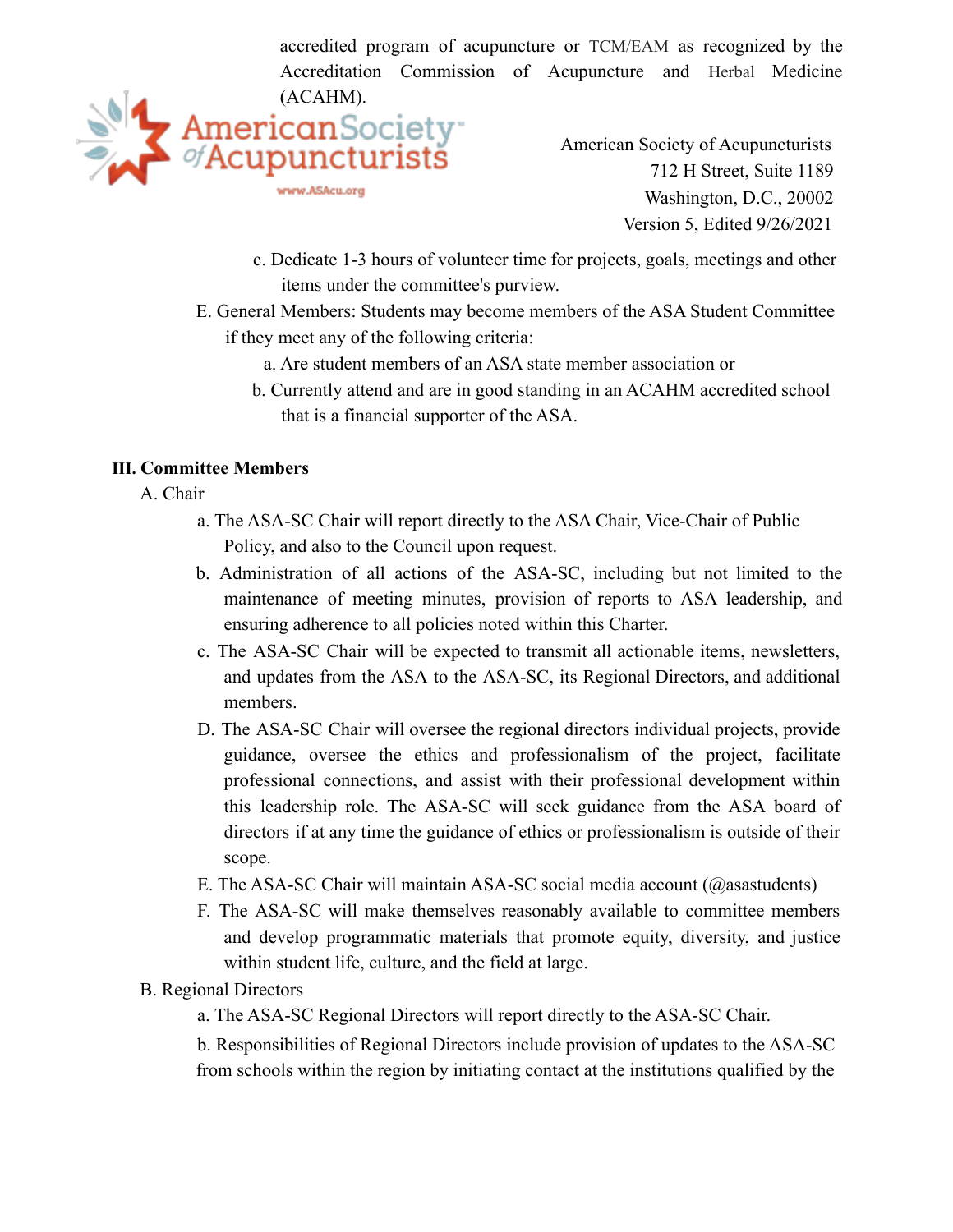above-outlined restrictions. Additionally, Regional Directors will transmit all actionable items, newsletters, and updates from the ASA-SC as communicated by the Chair.

C. regional directors will bring forward and spearhead one project per year that addresses student concerns around equity, diversity, and justice within the acupuncture medicine field and ACAHM accredited institutions.

D. The regional directors are responsible for updating program files with up- to-date information for their region's schools. This includes their social media information and point of contact.

- C. Equity, Diversity, and Justice Coordinator
	- a. Assists chair and regional directors in overseeing committee projects.
	- b. Responsible for research and competency evaluations of projects and social media efforts.
	- c.



**American**Society<sup>-</sup> Acupuncturistš www.ASAcu.org

American Society of Acupuncturists 712 H Street, Suite 1189 Washington, D.C., 20002 Version 5, Edited 9/26/2021

## D. Student Members

- a. ASA-SC Student Members may augment the efforts of the Chair and Regional Directors.
- B. ASA-SC student members will have the right to vote on projects and social media planning.
- E. Immediate past chair
	- a. Immediate past chair will stay on as a member at large for twelve months. Their duty is to guide and support the current chair in leadership development and provide insights on post-graduation culture and pre-licensure policy, concerns, and developments. The immediate past chair should provide insights, but does not hold voting rights during meetings.

### **IV. Meetings**

- A. Monthly meetings for the ASA-SC.
	- a. Attendance is required at greater than 50% of these meetings for representatives unless extenuating circumstances occur.
	- b. During certain times of year, meetings may instead occur on a biweekly or bimonthly basis as voted on by the committee.
- B. Committee will follow Roberts Rules of Order.